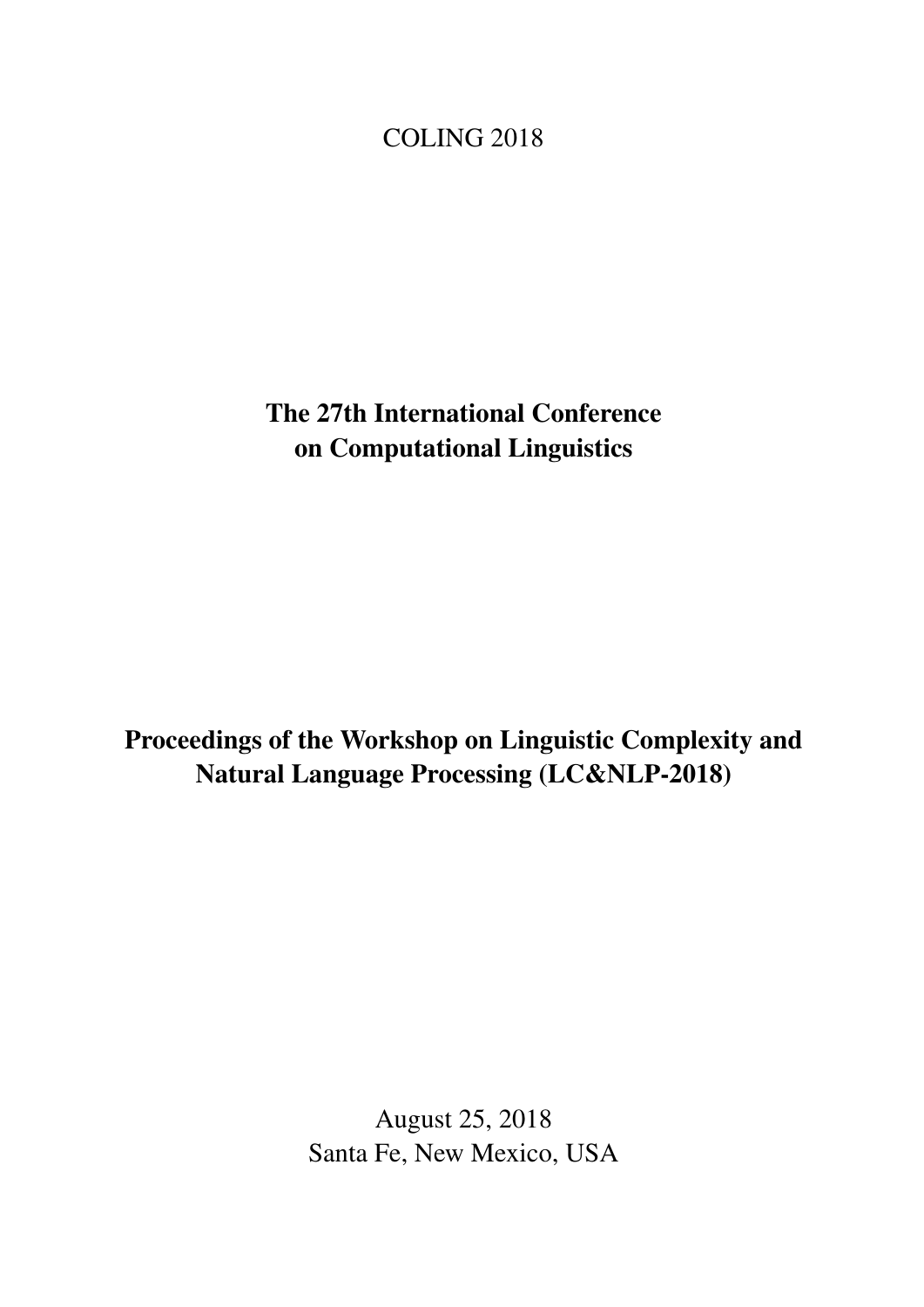Copyright of each paper stays with the respective authors (or their employers).

ISBN 978-1-948087-62-9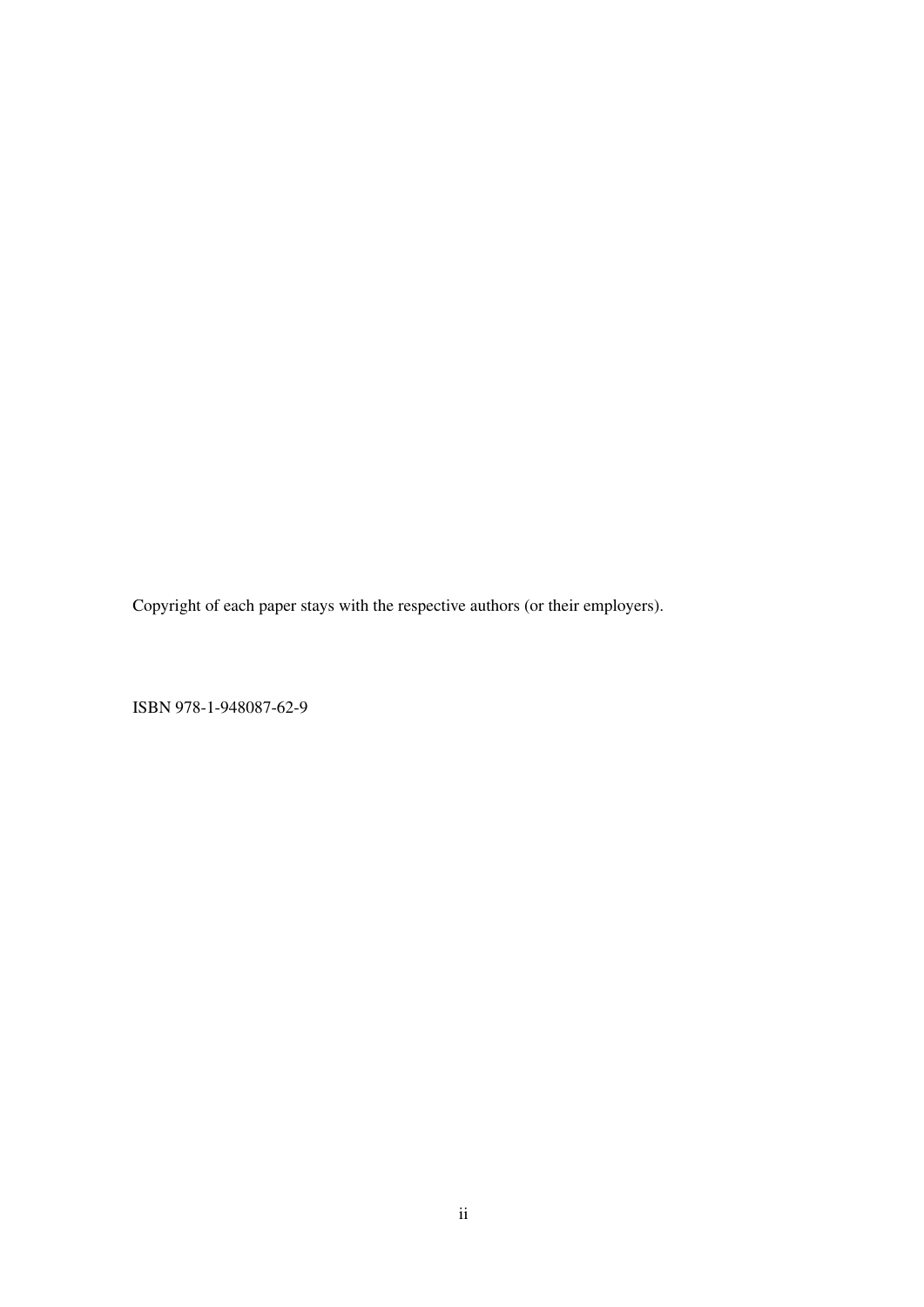## Preface

The workshop on "Linguistic Complexity and Natural Language Processing" focuses on linguistic complexity and its relevance in the field of natural language processing. It is a cross-discipline workshop that foster exchange of ideas between people in the area of artificial intelligence and natural language processing and people dealing with natural language complexity from a cognitive or a theoretical point of view. The main objective of this workshop is to bring together researchers from different areas that have in common their interest on linguistic complexity (from a practical or theoretical perspective) boosting the interchange of knowledge and methods between specialists that have approached complexity from different viewpoints. We want to promote interdisciplinarity among researchers that are dealing with any type of language complexity.

Complexity has become an important concept in several scientific disciplines. There has been a lot of research on complexity and complex systems in the natural sciences, economics, social sciences and, now, also increasingly in linguistics. Moreover, linguistic complexity may be a key point in automatic natural language processing, since results in that field may condition the design of language technologies.

Are all languages equally complex? Does it make sense to compare the complexity of languages? Can languages differ in complexity? Complexity is a controversial concept in linguistics. Until recently, natural language complexity has not been widely researched and still not clear how complexity has to be defined and measured. Twentieth century most theoretical linguists have defended the equi-complexity dogma, which states that the total complexity of a natural language is fixed because sub-complexities in linguistic sub-systems trade off. This idea of equi-complexity, seen for decades as an unquestioned truism of linguistics, has begun to be explicitly questioned in recent years. There have been attempts to apply the concept of complexity used in other disciplines in order to find useful tools to calculate linguistic complexity. Information theory, computational models or the theory of complex systems are examples of areas that provide measures to quantitatively evaluate linguistic complexity.

Many models have been proposed to confirm or refute the hypothesis of linguistic equi-complexity. The tools, criteria and measures to quantify the level of complexity of languages vary and depend on the specific research interests and on the definition of complexity adopted. In fact, there is no agreement in the literature about how to define complexity. Instead, in the literature, we can find a variety of approaches that has led to linguistic complexity taxonomy: absolute complexity vs. relative complexity; global complexity vs. local complexity; system complexity vs. structural complexity, etc. Currently, there is no clear solution to quantify the complexity of languages and each of the proposed models has advantages and disadvantages.

The contributions to the workshop introduce new methods, models, definitions and measures to assess natural languages complexity (in human and automatic processing). They propose computational and formal approaches to linguistic complexity.

We would like to thank everyone who submitted a paper to the workshop, all the authors for their contributions, the members of the programme committee for their help in reviewing papers and, of course, all the people who attended this workshop.

We acknowledge the support given by the Ministerio de Economía y Competitividad and the Fondo Europeo de Desarrollo Regional under the project number FFI2015-69978-P (MINECO/FEDER, UE) of the Programa Estatal de Fomento de la Investigación Científica y Técnica de Excelencia, Subprograma Estatal de Generació de Conocimiento.

Leonor Becerra-Bonache, M. Dolores Jiménez-López, Carlos Martín-Vide, Adrià Torrens-Urrutia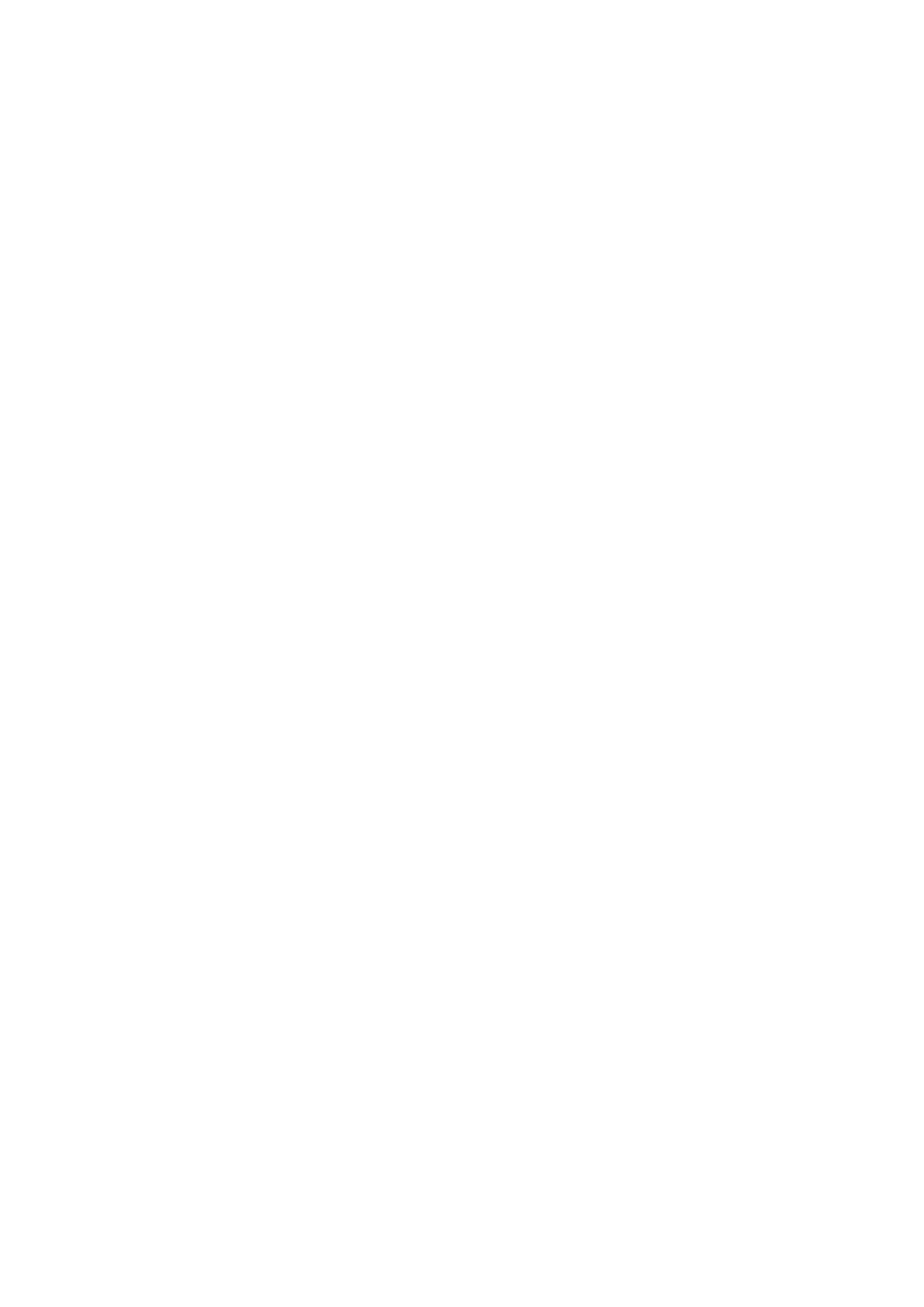## **Organizers**

Leonor Becerra-Bonache, Jean Monnet University, France M. Dolores Jiménez-López, Universitat Rovira i Virgili, Spain Carlos Martín-Vide, Universitat Rovira i Virgili, Spain Adrià Torrens-Urrutia, Universitat Rovira i Virgili, Spain

### Program Committee:

Leonor Becerra-Bonache, Jean Monnet University, France Suna Bensch, Umea University, Sweden Philippe Blache, CNRS, France Henning Christiansen, Roskilde University, Denmark Carmen Conti Jiménez, Universidad de Jaén, Spain Rémi Eyraud, Aix-Marseille Université, France Benoit Favre, Aix-Marseille Université, France Ramon Ferrer i Cancho, Universitat Politecnica de Catalunya, Spain Amaury Habrard, University of Saint-Etienne, France Jeffrey Heinz, University of Delaware, USA María del Carmen Horno Chéliz, Universidad de Zaragoza, Spain Iraide Ibarretxe-Antuñano, Universidad de Zaragoza, Spain François Jacquenet, University of Saint-Etienne, France M. Dolores Jiménez-López, Universitat Rovira i Virgili, Spain Roussanka Loukanova, Stockholm University, Sweden Carlos Martín-Vide, Universitat Rovira i Virgili, Spain Larry Moss, Indiana University, USA Alexis Nasr, Aix-Marseille Université, France Laurent Prevot, Aix-Marseille Université, France Adrià Torrens-Urrutia, Universitat Rovira i Virgili, Spain Michael Zock, Aix-Marseille Université, France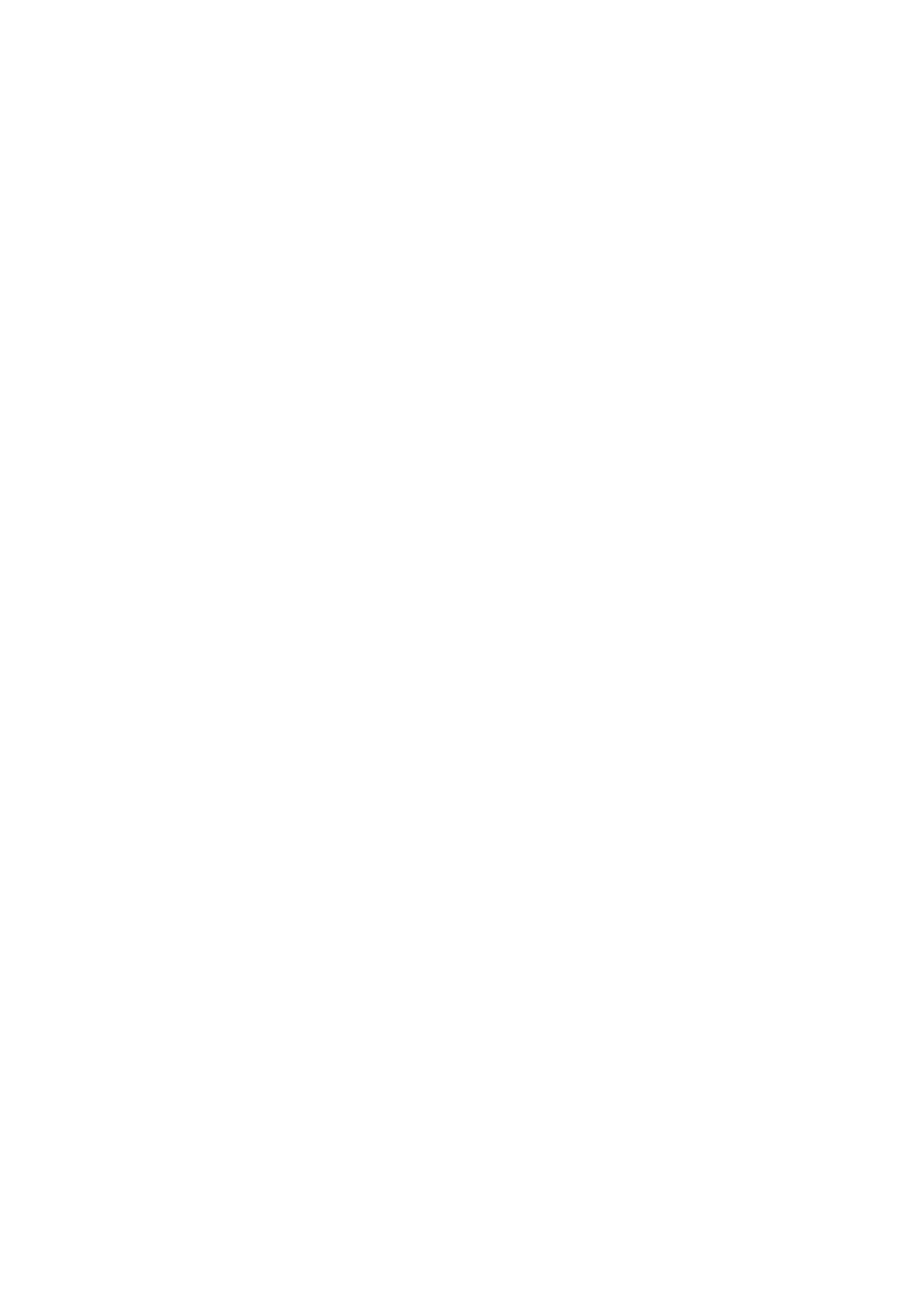# Table of Contents

| A Gold Standard to Measure Relative Linguistic Complexity with a Grounded Language Learning Model<br>Leonor Becerra-Bonache, Henning Christiansen and M. Dolores Jiménez-López 1 |
|----------------------------------------------------------------------------------------------------------------------------------------------------------------------------------|
| Computational Complexity of Natural Languages: A Reasoned Overview                                                                                                               |
| Modeling Violations of Selectional Restrictions with Distributional Semantics<br>Emmanuele Chersoni, Adrià Torrens Urrutia, Philippe Blache and Alessandro Lenci20               |
| Comparing morphological complexity of Spanish, Otomi and Nahuatl                                                                                                                 |
| Uniform Information Density Effects on Syntactic Choice in Hindi<br>Ayush Jain, Vishal Singh, Sidharth Ranjan, Rajakrishnan Rajkumar and Sumeet Agarwal  38                      |
| Investigating the importance of linguistic complexity features across different datasets related to language<br>learning                                                         |
|                                                                                                                                                                                  |
| An Approach to Measuring Complexity with a Fuzzy Grammar & Degrees of Grammaticality                                                                                             |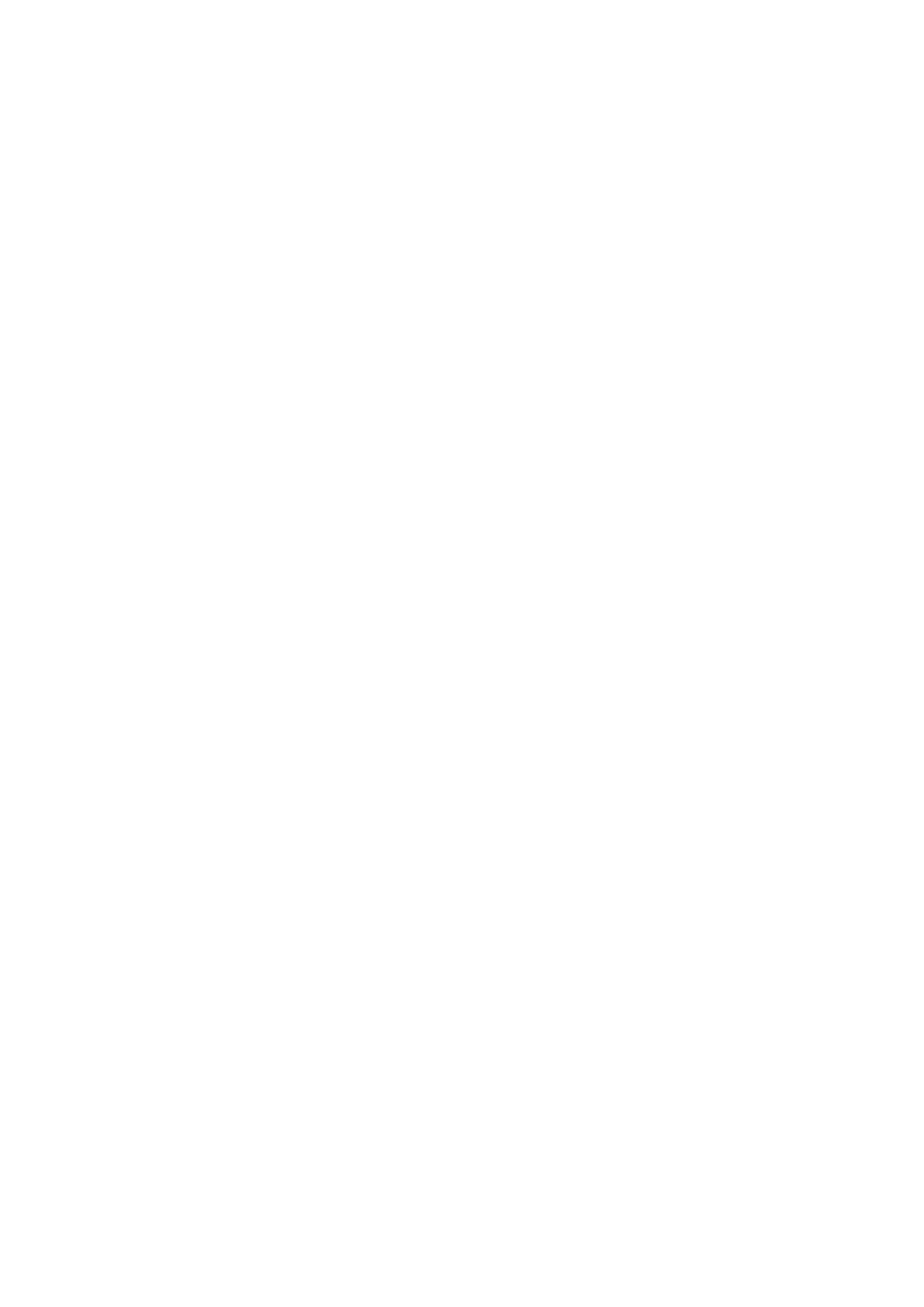# Workshop Program

Saturday, August 25, 2018

- 9:30–9:45 *Opening Remarks*
- 9:45–10:30 Session 1
- 9:45–10:30 *[A Gold Standard to Measure Relative Linguistic Complexity with a Grounded](#page-0-0) [Language Learning Model](#page-0-0)* Leonor Becerra-Bonache, Henning Christiansen and M. Dolores Jiménez-López
- 10:30–11:00 *Coffee break*
- 11:00–12:30 Session 2
- 11:00–11:45 *[Computational Complexity of Natural Languages: A Reasoned Overview](#page-0-0)* António Branco
- 11:45–12:30 *[Modeling Violations of Selectional Restrictions with Distributional Semantics](#page-0-0)* Emmanuele Chersoni, Adrià Torrens Urrutia, Philippe Blache and Alessandro Lenci
- 12:30–14:00 *Lunch*